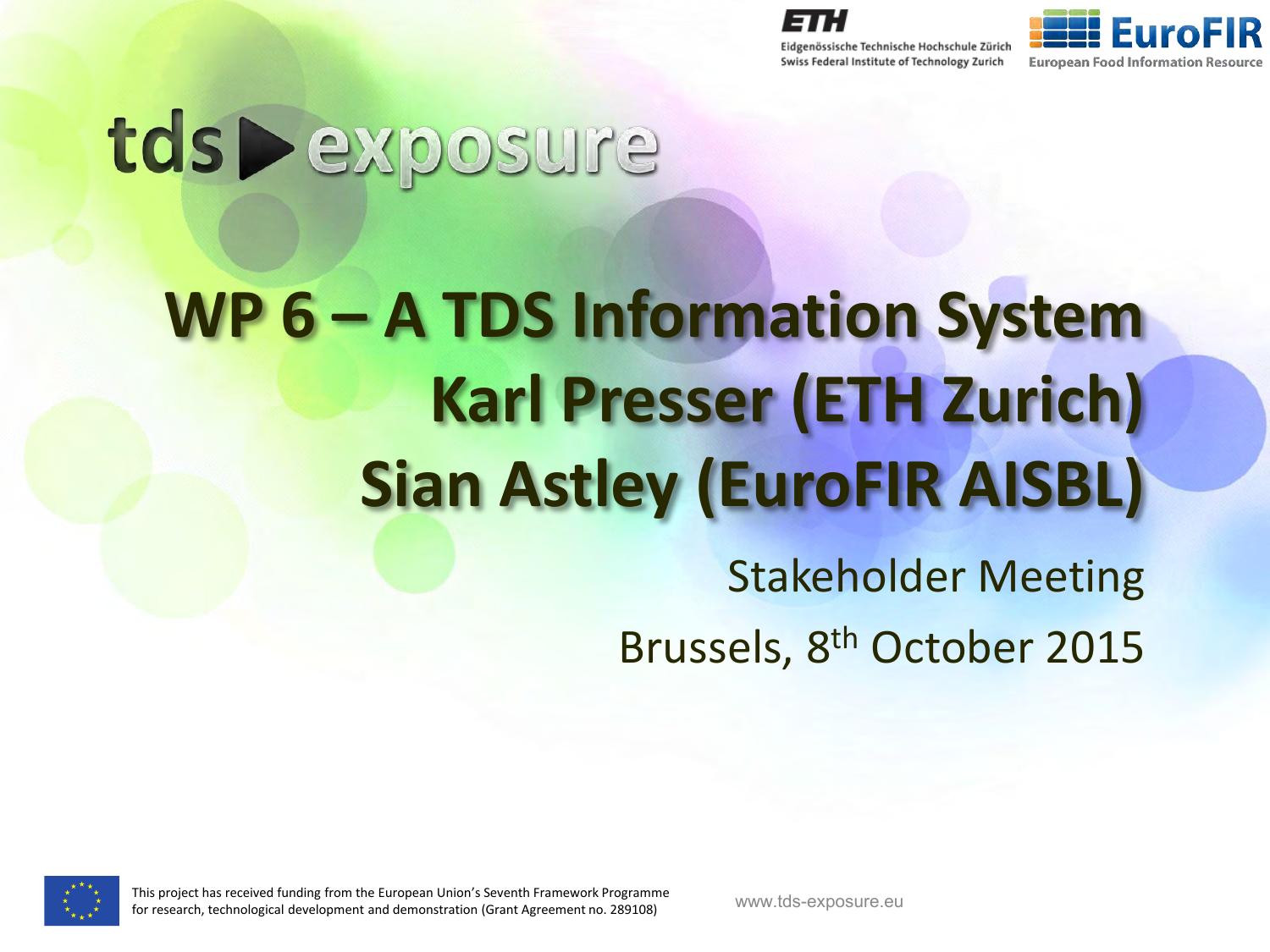

#### **Agenda**

- ▶ Objectives of WP6
- ▶ TDS Module in FoodCASE
- ▶ Usability testing
- ▶ Data quality framework
- ▶ TDS extensions in FoodCASE
- ► European TDS database

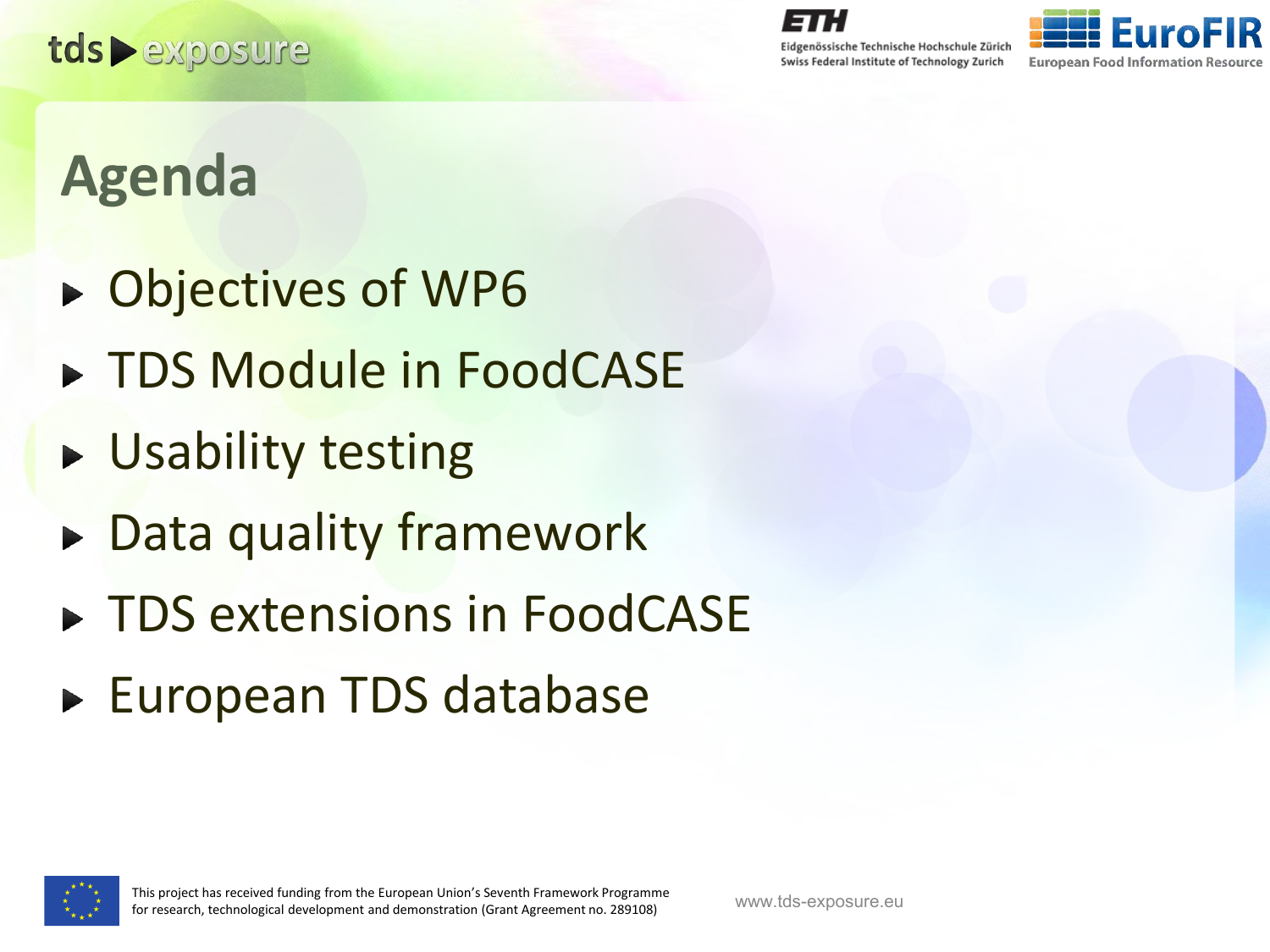

## **Objectives of WP6**

- ▶ Collect requirements for a TDS information system
- ▶ Create TDS information system
- Proposal of data structure for TDS data
- ▶ Create an automated quality framework for TDS data
- ► make a European TDS database available for risk assessors and risk managers

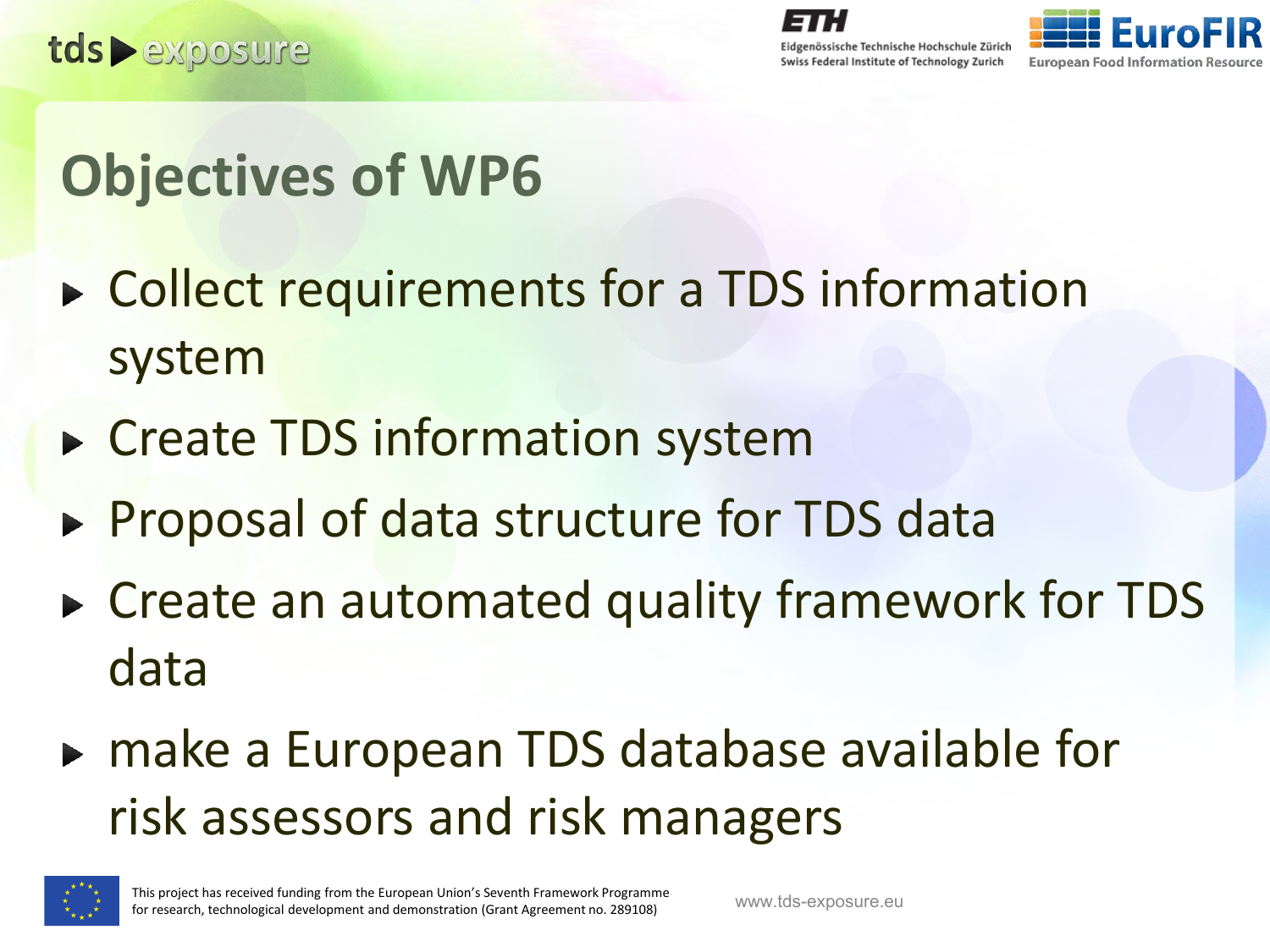









This project has received funding from the European Union's Seventh Framework Programme for research, technological development and demonstration (Grant Agreement no. 289108) www.tds-<br>- www.tds-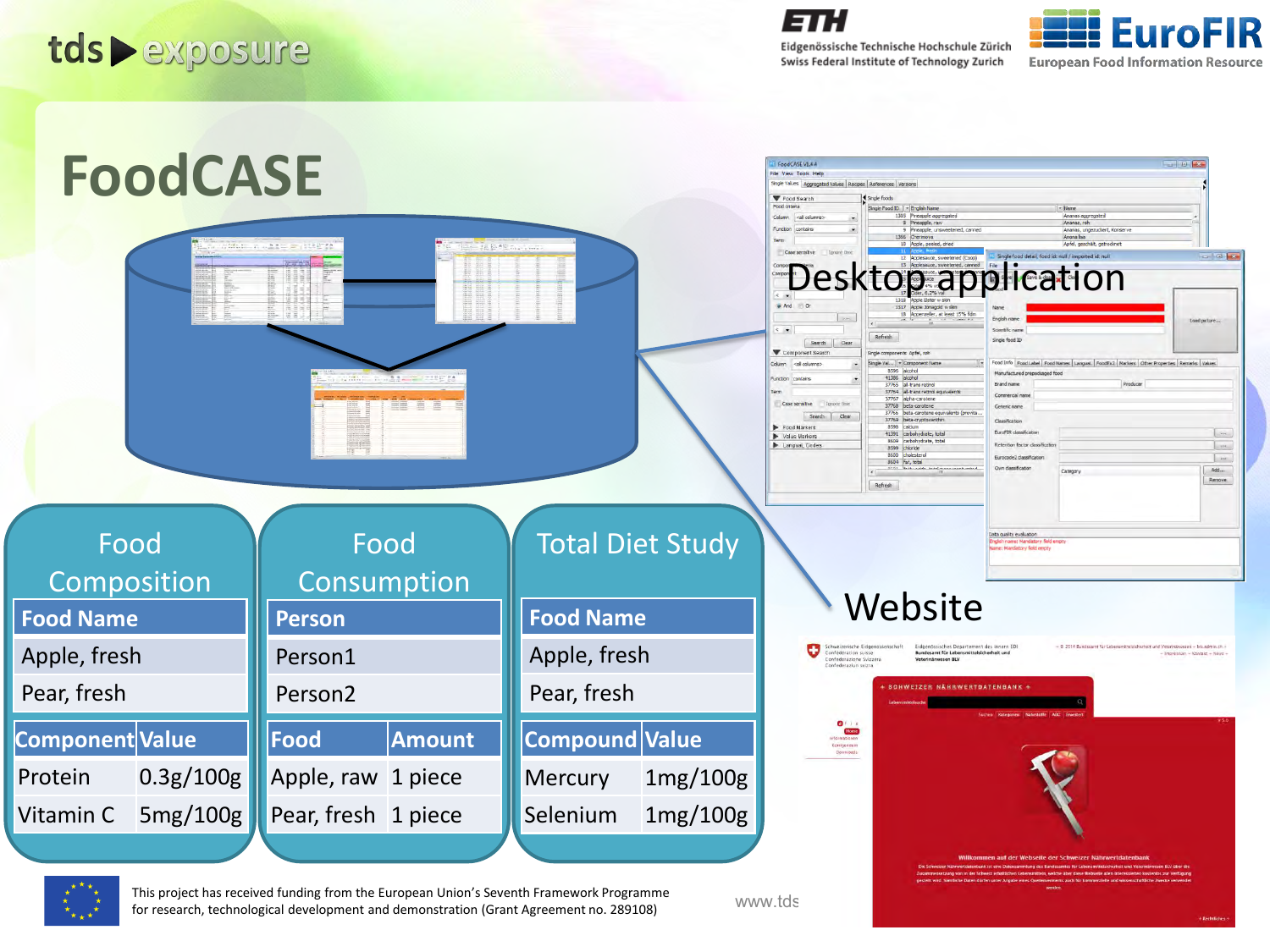





#### **TDS Module in FoodCASE**





This project has received funding from the European Union's Seventh Framework Programme filis project has received runding from the Edropean Onion's Severith Framework Programme<br>for research, technological development and demonstration (Grant Agreement no. 289108) www.tds-exposure.eu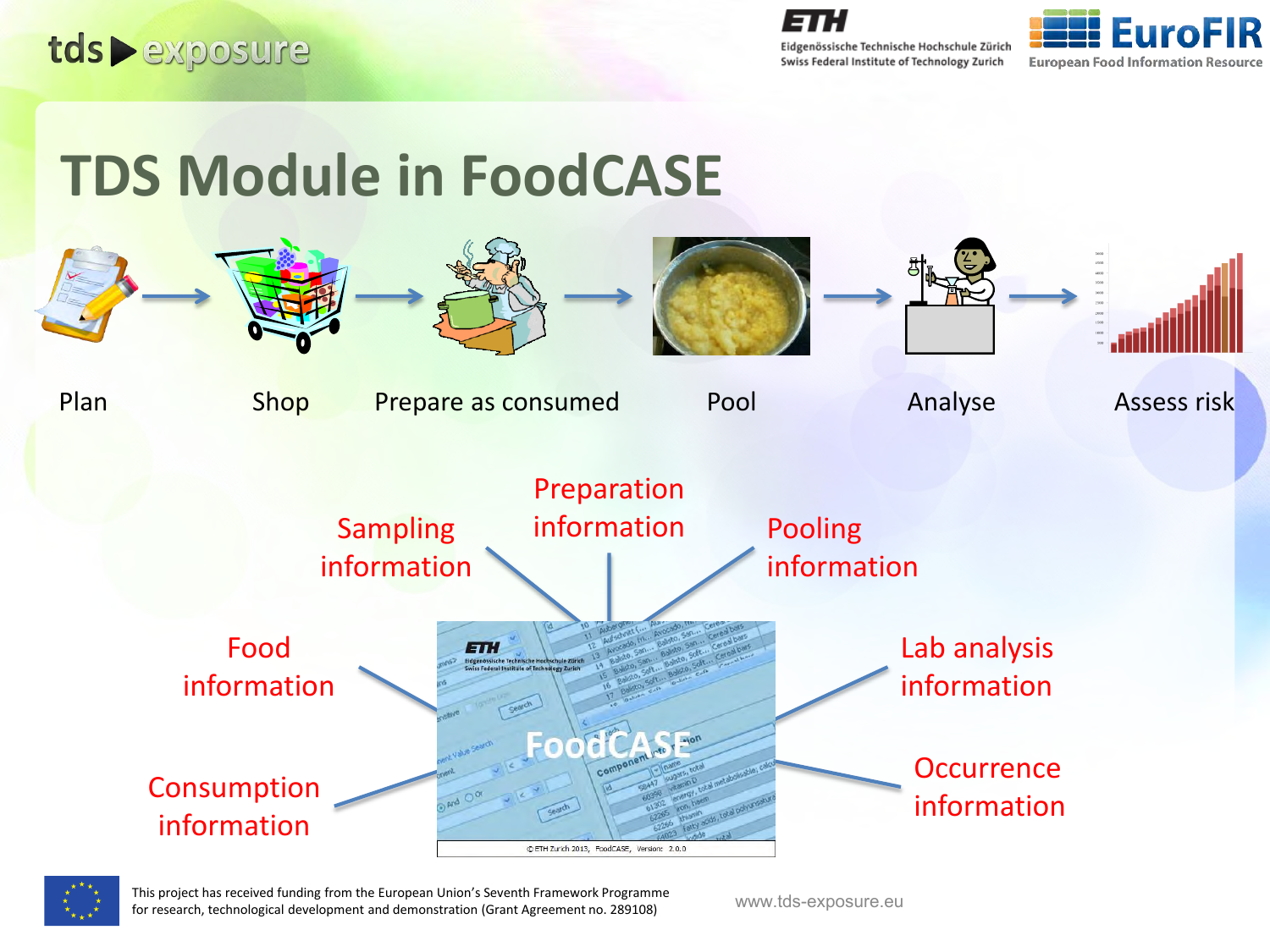|                          | $Fc$ v3.1.0 RC1                     |                     | <sup>10</sup> TDS pool detail, pool id: 1 / import source id: 0201 |   |                     |           |                         | $\blacksquare$ $\blacksquare$ $\blacksquare$ $\blacksquare$ | R     |
|--------------------------|-------------------------------------|---------------------|--------------------------------------------------------------------|---|---------------------|-----------|-------------------------|-------------------------------------------------------------|-------|
|                          | TDS pool detail, pool id: 32 / impo |                     | File<br>Save of Save & dose _____ Close                            |   |                     |           |                         |                                                             | purce |
| File<br>Ы                | FC TDS Pool value detail<br>File    |                     |                                                                    |   |                     |           |                         | $\blacksquare$ $\blacksquare$ $\blacksquare$                |       |
| <b>TDS</b><br>Id<br>Pool | Save <                              | Save & close        | Close:                                                             |   |                     |           |                         |                                                             |       |
| Engli                    | Pool name                           | Apfel               |                                                                    |   | Value id            | 94        |                         |                                                             |       |
| Scier                    | Substance name                      | Total copper        |                                                                    |   |                     |           |                         |                                                             |       |
| Stud                     | Value                               |                     | 0.37664660963                                                      |   | Value type          | (MN) mean |                         | ▼                                                           |       |
| Pool                     | Unit                                | (mg) milligram      |                                                                    | ÷ | Matrix unit         |           | (TKG) per kg total food | ۰                                                           |       |
| Orio                     | Value                               | Lab analysis        | Markers Remarks Files                                              |   |                     |           |                         |                                                             |       |
| Stu                      | Measurement limits                  |                     |                                                                    |   |                     |           |                         |                                                             |       |
| Clas<br>Foo              | LOD                                 | 0.04333333333333335 |                                                                    |   | $LOQ$ 0.13          |           |                         |                                                             |       |
|                          | <b>LOR</b>                          |                     |                                                                    |   |                     |           |                         |                                                             |       |
|                          | <b>Statistics</b>                   |                     |                                                                    |   |                     |           |                         |                                                             |       |
|                          | Mean                                |                     |                                                                    |   | Median              |           |                         |                                                             |       |
|                          | Minimum                             |                     |                                                                    |   | Standard deviation  |           |                         |                                                             |       |
|                          | Maximum                             |                     |                                                                    |   | n                   |           |                         |                                                             |       |
|                          | Uncertainty                         |                     | 0.07838336039066102                                                |   | Maximum uncertainty |           | 0.07838336039066102     |                                                             |       |
|                          | Date                                |                     |                                                                    |   |                     |           |                         |                                                             |       |
|                          | Verifying date                      |                     |                                                                    | E | Verifying by        |           |                         |                                                             |       |
|                          |                                     |                     |                                                                    |   |                     |           |                         |                                                             |       |
|                          |                                     |                     |                                                                    |   |                     |           |                         |                                                             |       |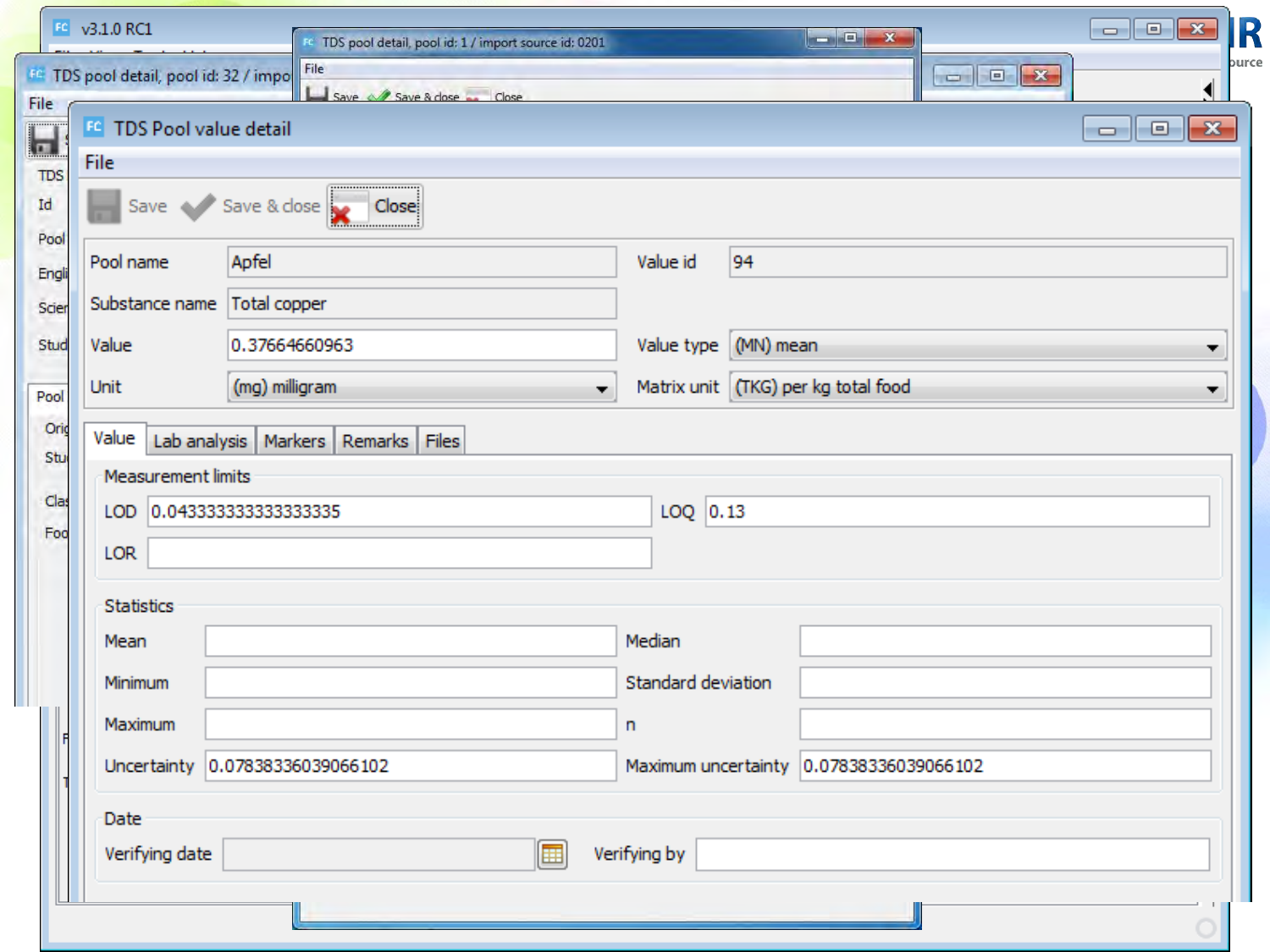

# **Usability testing**

- ► Usability study with project partners
- ▶ 6 tasks to enter information in FoodCASE such as sampling, pooling or occurrence data
- 1. The user interfaces/masks are built intuitively to complete the task.
- 2. How simple/difficult was it to complete this task?
- 3. The time you needed to complete the task is appropriate.

|        | Answer Strongly | Agree          | <b>Neutral</b> | <b>Disagree</b> | Strongly    | [no]     |
|--------|-----------------|----------------|----------------|-----------------|-------------|----------|
|        | agree           |                |                |                 | disagree    | answer   |
|        | Very            | Simple         | <b>Neutral</b> | Complicated     | <b>Very</b> | [no]     |
|        | simple          |                |                |                 | complicated | answer   |
| Rating | 5               | $\overline{4}$ |                |                 |             | $\equiv$ |

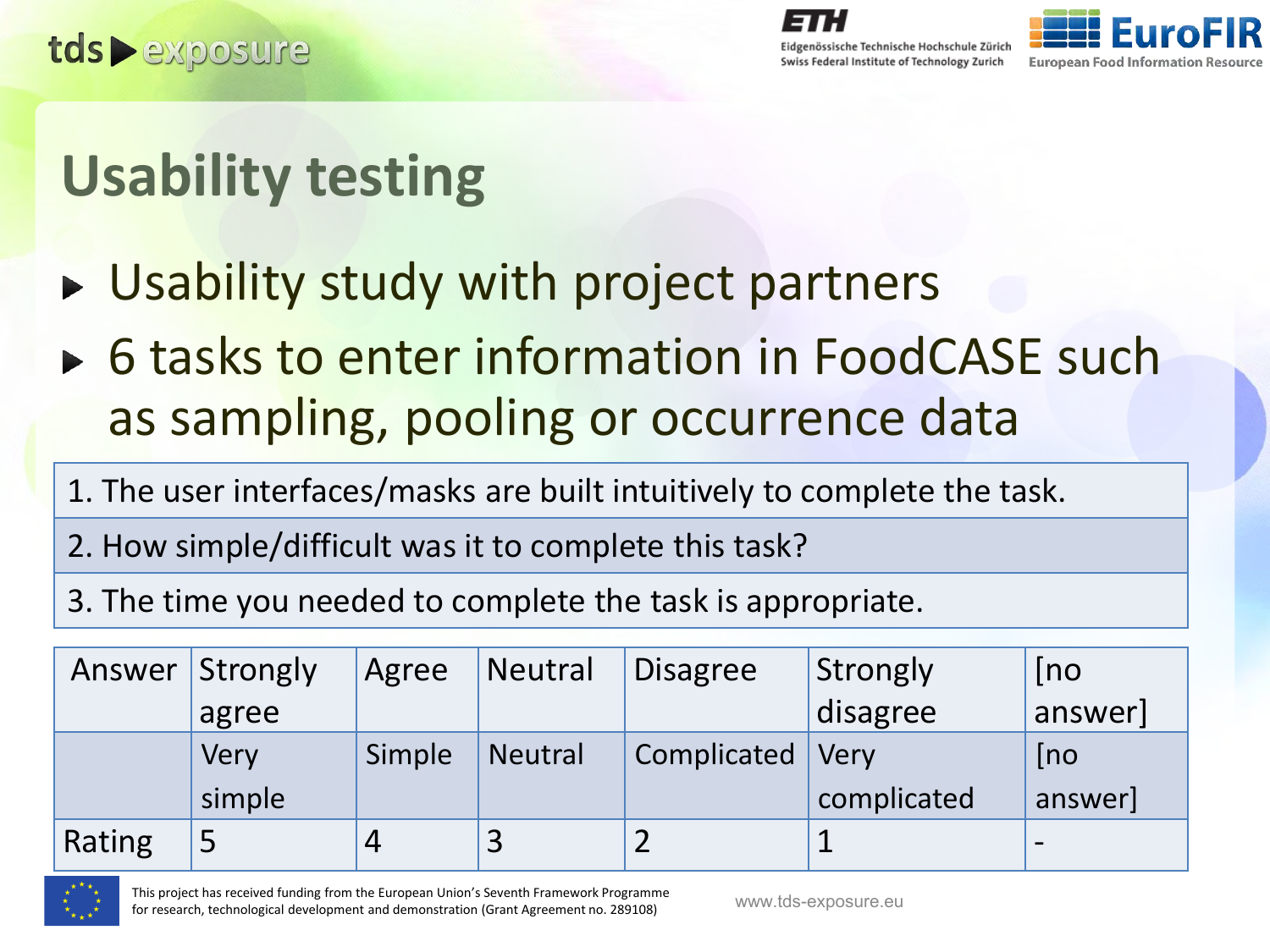Swiss Federal Institute of Technology Zurich



#### **Usability testing results**

#### Average rating

- Question 1: between 3.46 and 3.79
- Question 2: between 3.5 and 4.0
- Question 3: between 3.54 and 3.86
- Manual and more introduction necessary
- Size of certain mask are too big for small screens
- ▶ Add possibility to selected several TDS foods and create a pool
- ► Add copy function for food and samples
- **F** Terminology is confusing

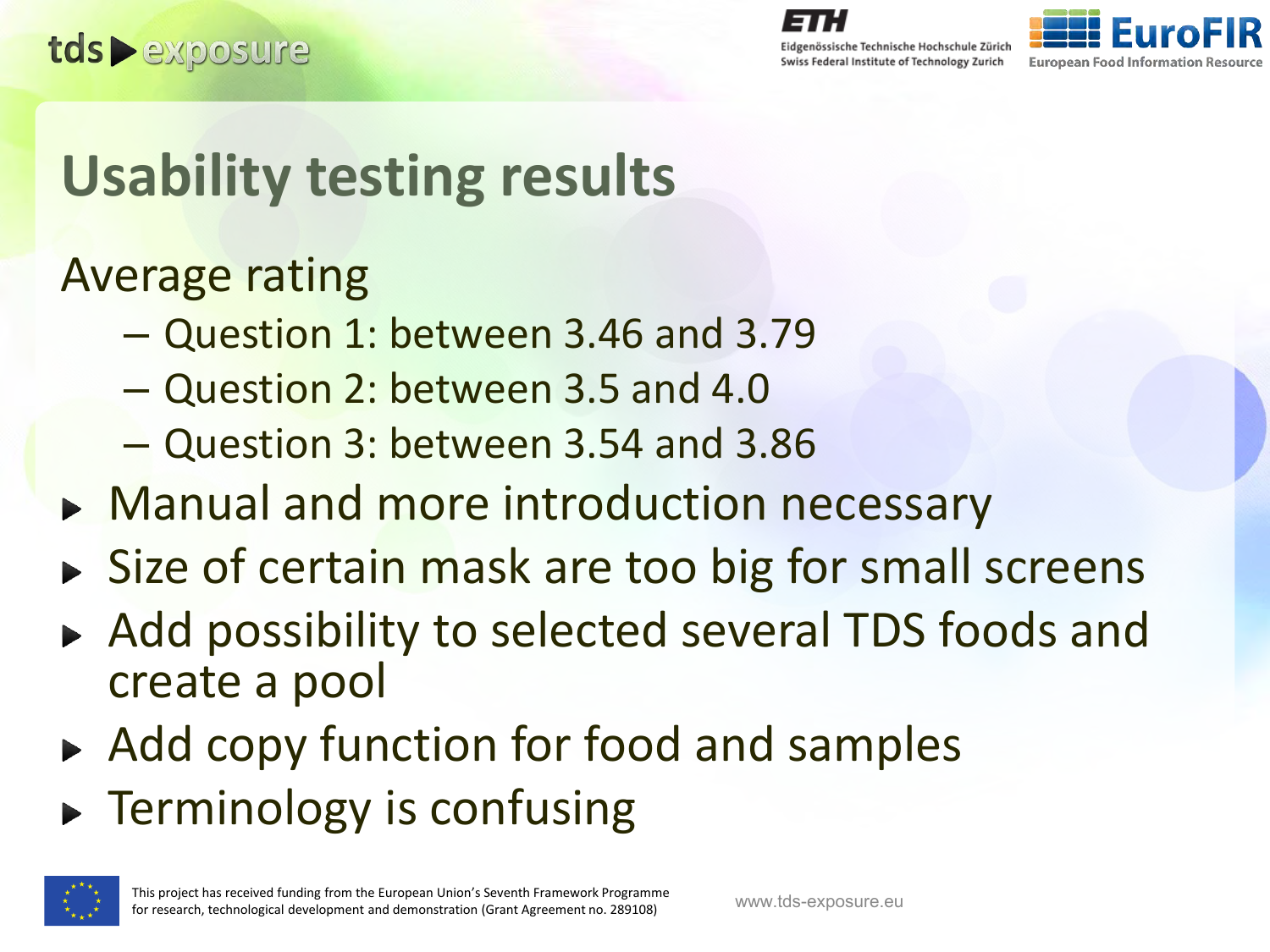

Eidgenössische Technische Hochschule Zürich

Swiss Federal Institute of Technology Zurich



#### **Data Quality Framework**

- **Input validation** Validate data on every input mask
- ▶ Quality analysis Validate complete data set

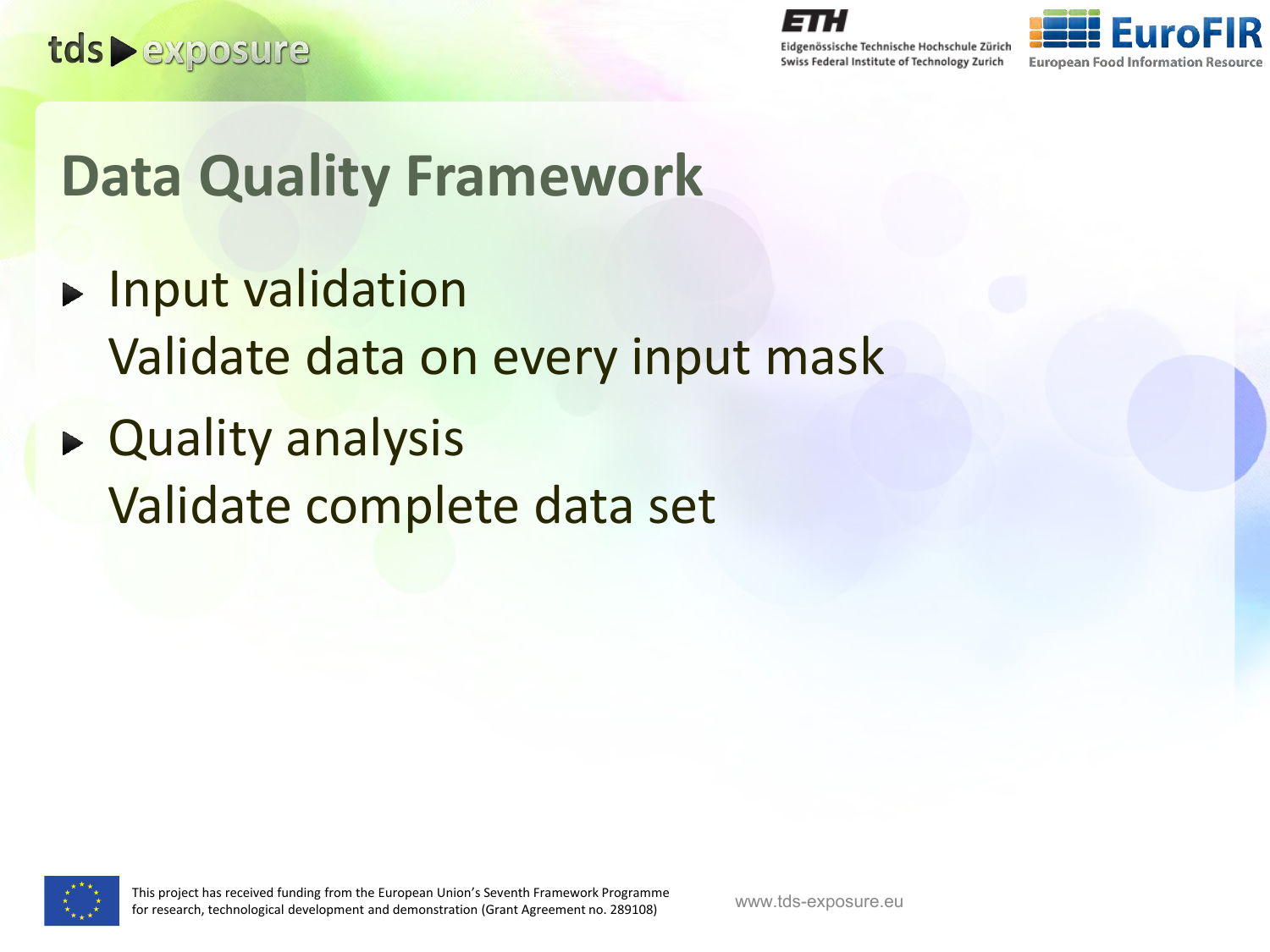| <b>EC</b> TDS Pool value detail |                                                                                                              |      |                     |                                     |             | R<br>$\Box$ $\Box$ $\Box$<br>urce              |
|---------------------------------|--------------------------------------------------------------------------------------------------------------|------|---------------------|-------------------------------------|-------------|------------------------------------------------|
| File                            |                                                                                                              |      |                     |                                     |             |                                                |
|                                 | Save Save & close                                                                                            |      |                     |                                     |             |                                                |
| Pool name                       | gemischter Salat                                                                                             |      | Value id            | 49                                  |             |                                                |
| Substance name                  | Total copper                                                                                                 |      |                     |                                     |             |                                                |
| Value                           | 0.12                                                                                                         |      | Value type          | (MN) mean                           |             |                                                |
| Unit                            | (mg) milligram                                                                                               |      |                     | Matrix unit (TKG) per kg total food |             |                                                |
| Value                           | Lab analysis   Markers   Remarks   Files                                                                     |      |                     |                                     |             |                                                |
| <b>Measurement limits</b>       |                                                                                                              |      |                     |                                     |             |                                                |
|                                 |                                                                                                              |      |                     |                                     |             | Use the same unit and matrix unit as the value |
| 0.143333333333<br>LOD           |                                                                                                              | Unit | (mg) milligram      |                                     |             | Matrix unit (TKG) per kg tota                  |
| <b>LOR</b>                      |                                                                                                              | Unit |                     |                                     | Matrix unit |                                                |
| $LOQ$ $0.13$                    |                                                                                                              |      | Unit (mg) milligram |                                     |             | - Matrix unit (TKG) per kg tota                |
| Data quality evaluation         |                                                                                                              |      |                     |                                     |             |                                                |
| LOD is lower than LOQ           | Value is below LOD and LOQ<br>If value is lower than LOD, value should be empty and type must be 'below LOD' |      |                     |                                     |             |                                                |
|                                 |                                                                                                              |      |                     |                                     |             |                                                |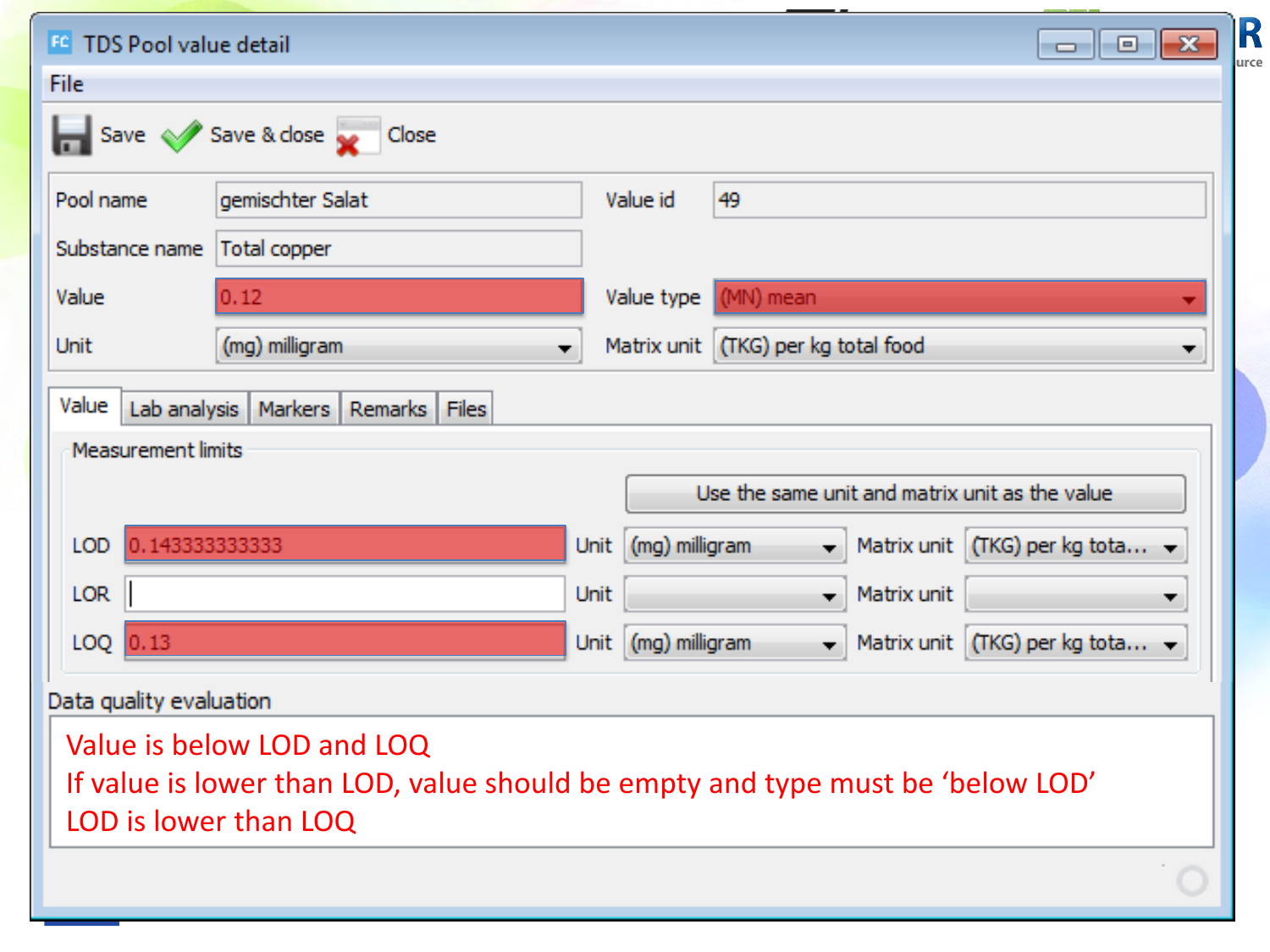

### **Quality analysis**

- More complex quality checks such as:
	- Does each food have a value for selenium, mercury and manganese?
	- Is there a preparation date after product's expiry date? Number of constraint per weight range
- **Example 10 Ferror Constraints are user-definable**
- ▶ Results are presented in graphical and table form



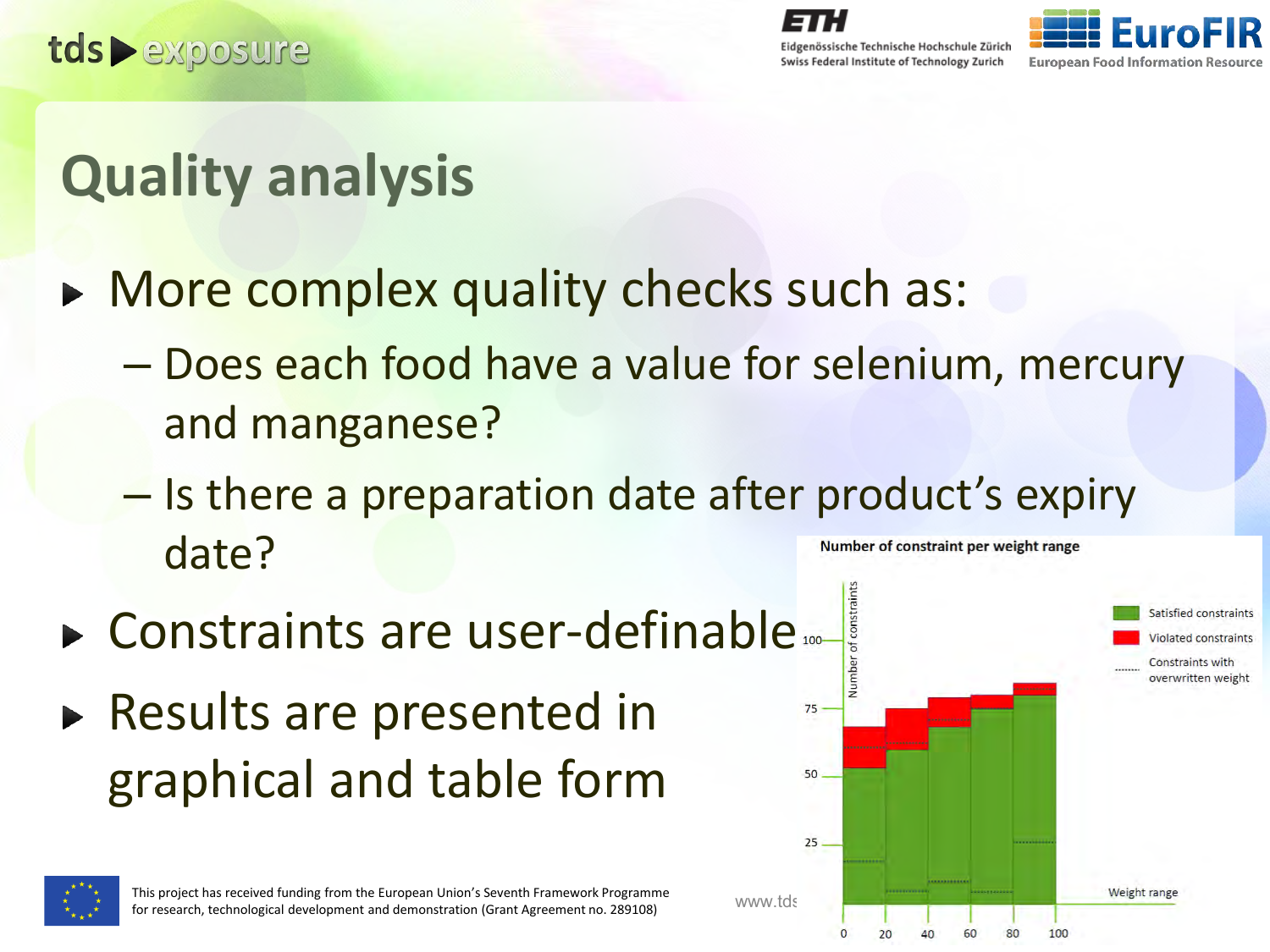



#### **TDS extensions in FoodCASE**

- ► Food consumption aggregator
- **> Substance prioritisation tool**
- **Mobile shopping list**

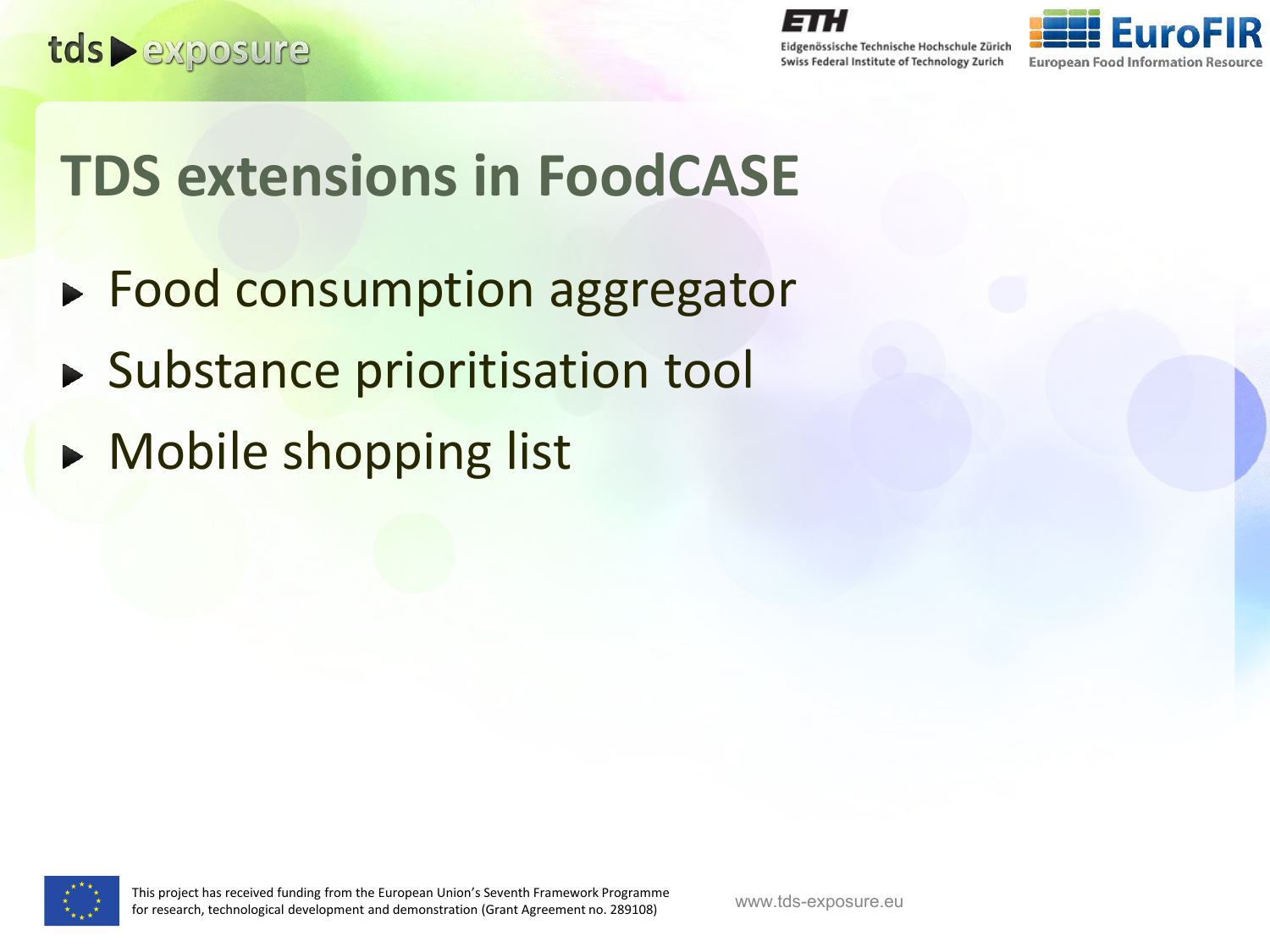



#### **Food consumption aggregator**

| FC Consumption Food Aggregator Wizard                                                                                            |           | $\begin{array}{c c c c c c} \hline \multicolumn{3}{c }{\mathbf{C}} & \multicolumn{3}{c }{\mathbf{S}} & \multicolumn{3}{c }{\mathbf{S}} \end{array}$ |
|----------------------------------------------------------------------------------------------------------------------------------|-----------|-----------------------------------------------------------------------------------------------------------------------------------------------------|
| Select Field to Aggregate Over<br>FoodEx2<br>Category<br>foodId<br>۰<br>name<br>englishName<br>qenericName<br>nenericNameEnglich |           | ۸<br>$\equiv$<br>$\overline{\nabla}$                                                                                                                |
| Aggregate Over: name                                                                                                             |           |                                                                                                                                                     |
| Name                                                                                                                             |           |                                                                                                                                                     |
| 18-25 m<br>$18 - 25f$                                                                                                            |           |                                                                                                                                                     |
|                                                                                                                                  |           |                                                                                                                                                     |
| Unit: g/kg bw/day                                                                                                                |           | Add Column<br>Remove Column                                                                                                                         |
| <b>Food name</b>                                                                                                                 | 18-25 m   | 18-25 f                                                                                                                                             |
| Apple                                                                                                                            | 0.66      | 1.2                                                                                                                                                 |
| Pear                                                                                                                             | $\ddotsc$ | $\ddotsc$                                                                                                                                           |
| $\ddotsc$                                                                                                                        |           |                                                                                                                                                     |
| $\blacktriangleleft$                                                                                                             |           |                                                                                                                                                     |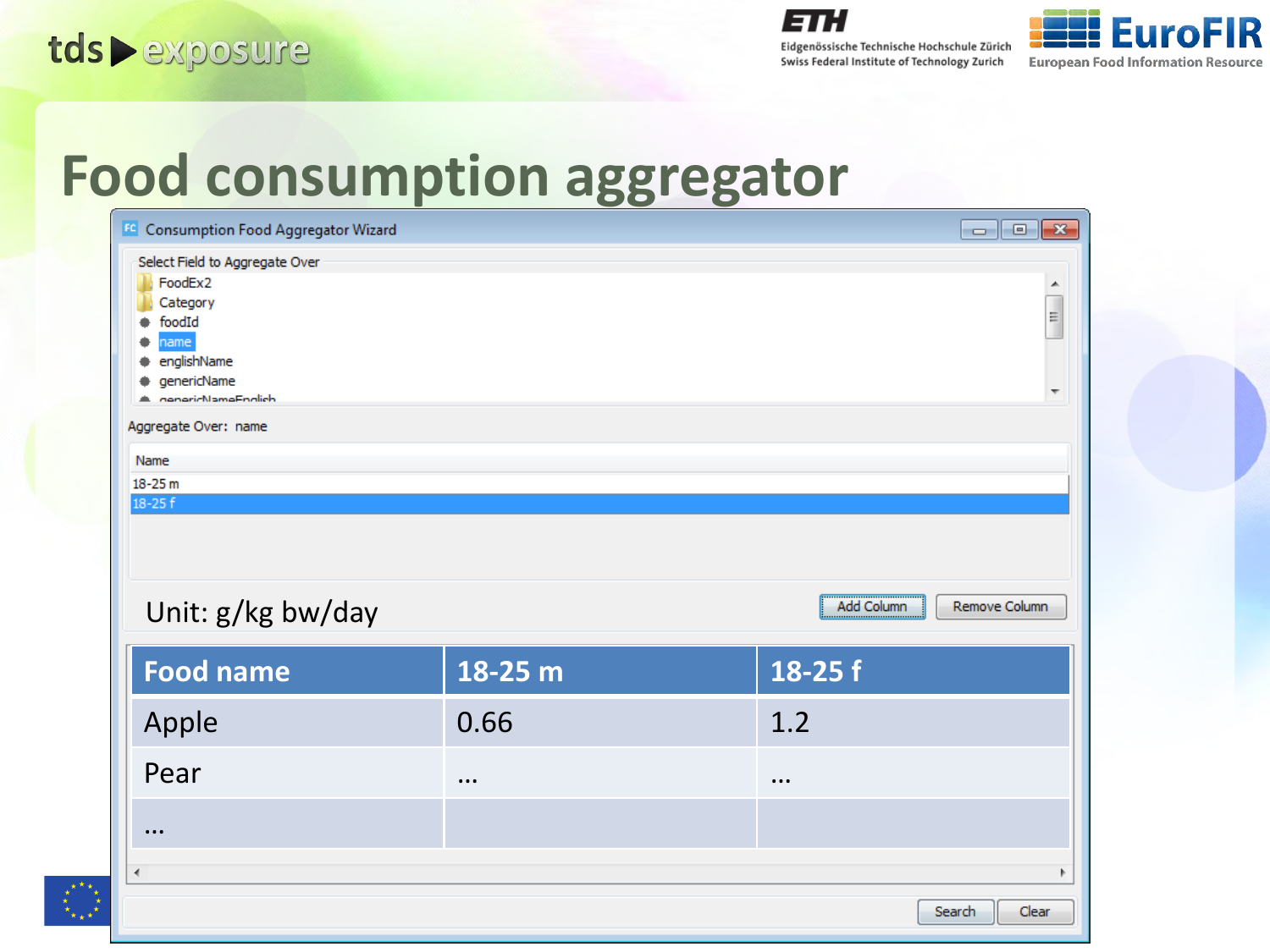



#### **Substance prioritisation tool**

► Based on the defined approach in WP2





This project has received funding from the European Union's Seventh Framework Programme filis project has received runding from the edropean onion's seventh Framework Programme<br>for research, technological development and demonstration (Grant Agreement no. 289108) www.tds-exposure.eu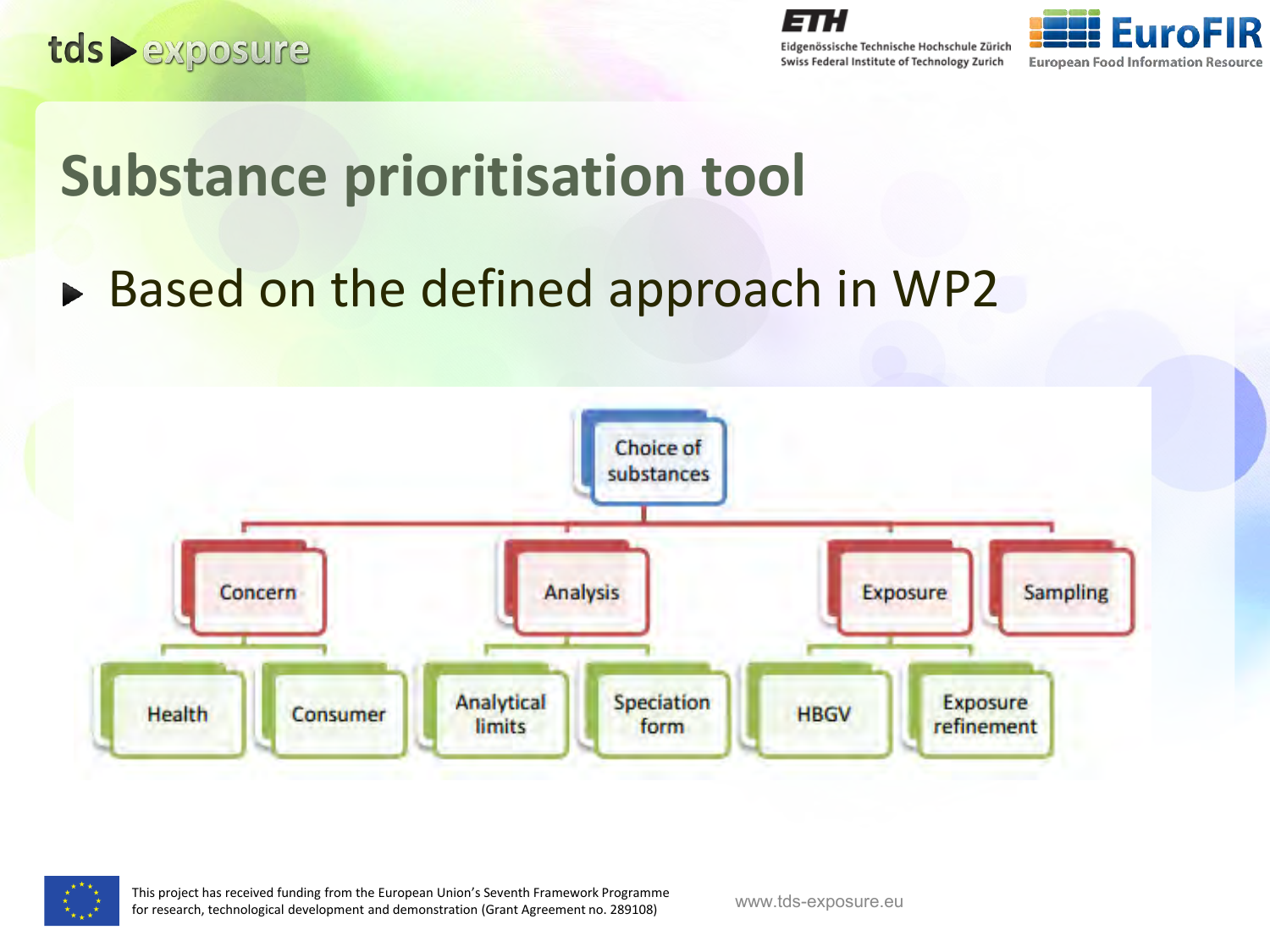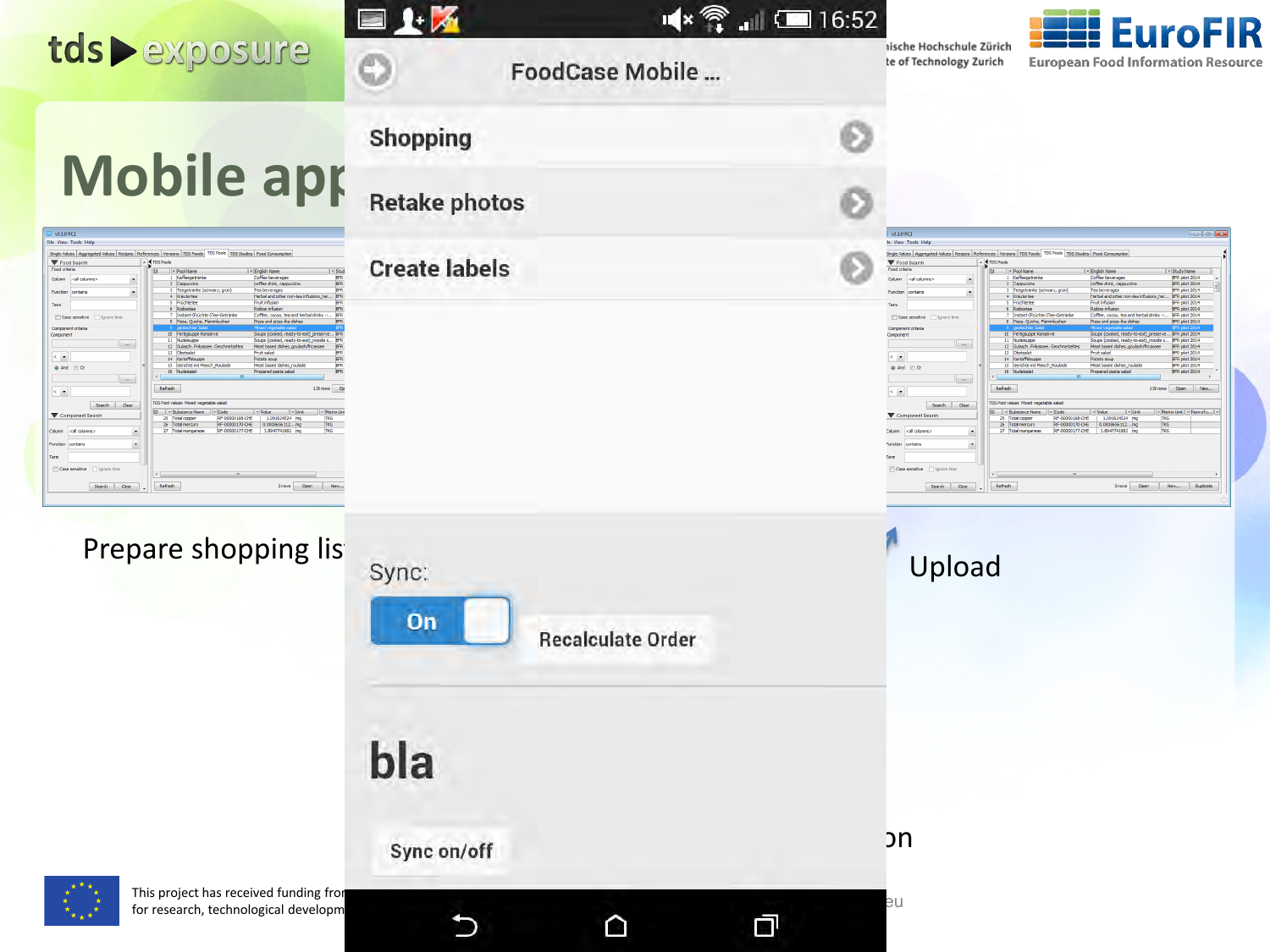tds exposure

Eidgenössische Technische Hochschule Zürich Swiss Federal Institute of Technology Zurich



# **TDS data in context of food data**



- FoodCASE makes automated food linkage proposals.
- FoodCASE calculates the similarity of foods and provides a list of best candidates to the user.
- Calculations are based on former matches, food name, synonyms, category, (FoodEx2  $\blacktriangleright$ and LanguaL).
- An evaluation with Swiss food composition and consumption data showed that the  $\blacktriangleright$ top candidate was the perfect match in 70% of the cases and in 11% of the cases the perfect match was under the first 5 candidates.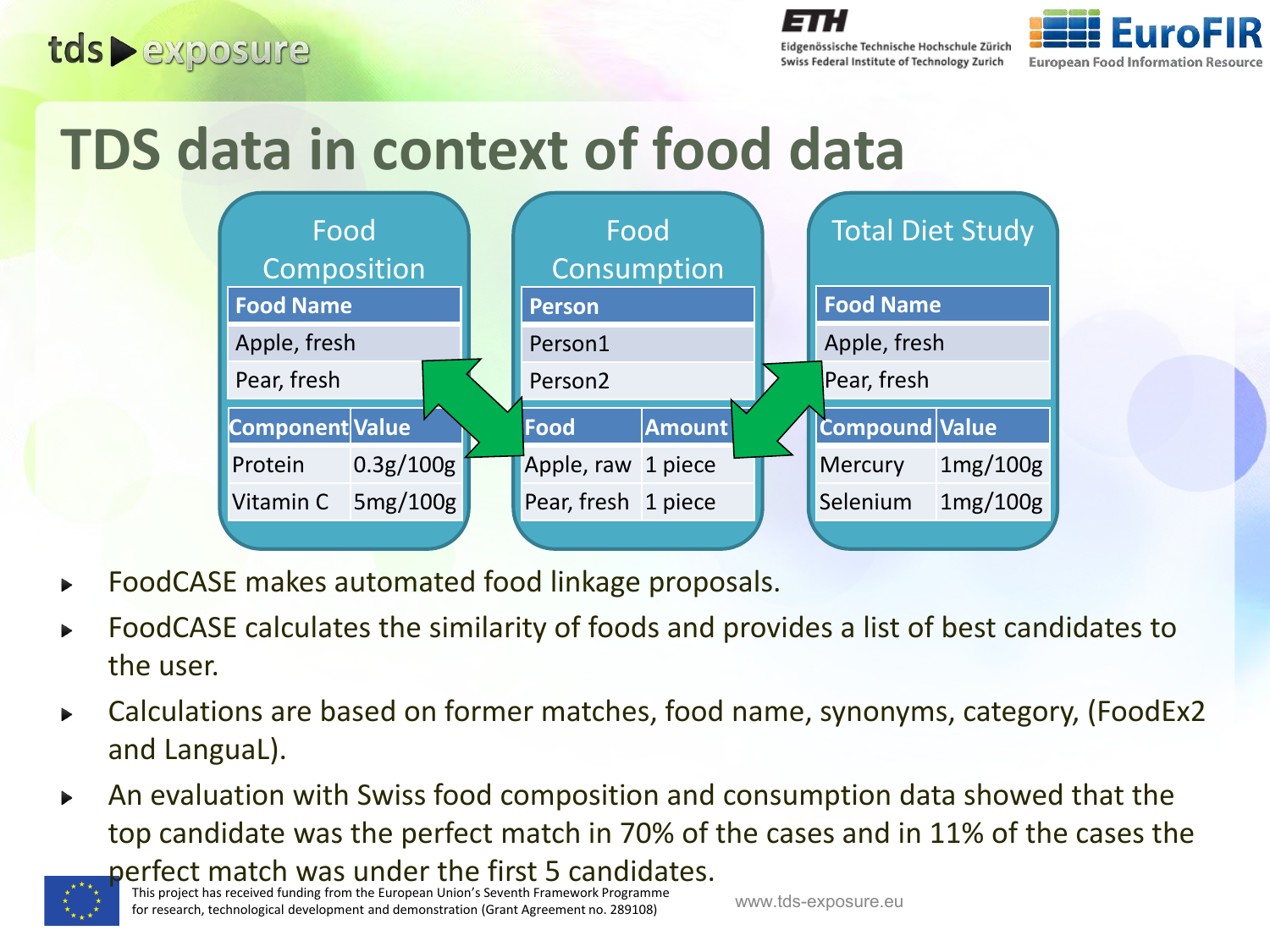

#### **European TDS database**

- ▶ FoodCASE installation at ETH Zurich with data from CZ, DE, FI, FR, IS and PT.
- Access is currently restricted to data providers and access rights are currently discussed within project.